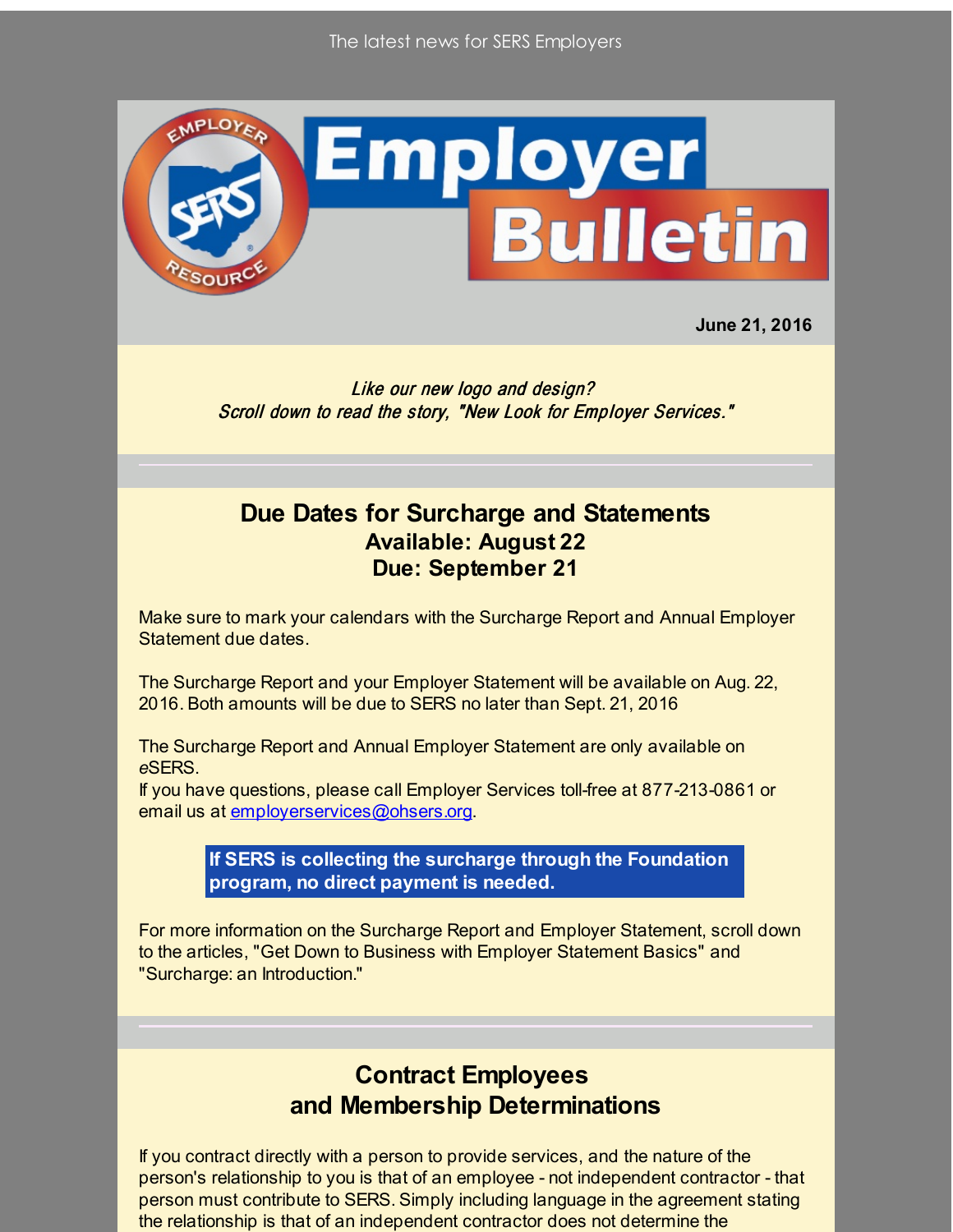classification.

If you contract with an entity to provide workers for a service "common to the normal daily operation" of a school, those workers should contribute to SERS.

According to the Ohio Revised Code, SERS membership is required for "Any person who performs a service common to the normal daily operation of an educational unit even though the person is employed and paid by one who has contracted with an employer to perform the service, and the contracting board or educational unit shall be the employer for the purposes of administering the provisions of this chapter."

"Service common to the normal daily operation of an educational unit" **is more than just transportation, food service, and custodial functions**. It is defined as any service:

- Required to be provided by an educational unit or the provision of which is governed by law, statute, or rule, or
- Necessary on a regular continuous basis to the efficient operation of an educational unit, or
- Through custom and usage, has become a service commonly provided or used by an educational unit on a regular or continuous basis

**Contract Employees who provide services that help in the planning, supervision, direction, management of, assistance in, and/or responsibility of their service in the educational unit are subject to membership in SERS.**

When you have a question whether an employee should report to SERS, you should always request a membership determination. SERS always requires a copy of the job description and/or the contract. Depending on the type of membership determination, we may request that you fill out the new Membership Determination Form (75.768). You can find the form [here](http://r20.rs6.net/tn.jsp?f=001BHyOvUG8k17RBuEQGbfS0GqZ_ji9ZKkUGyyKYygInJRJtp5pFN7JrQQ9O37uX1slcGHPUIqxx2EBMum2ENtgA1G7--1W7uzdIUxYfOVcq4J3ZDQKU6hZE4z7mb33jDqTxdVfCrUE7X-vHh4FDLBDuBYAYQ_zdFq5B6i1ny1nVpnaTOyuPFODf3vzpZkc2BP6&c=&ch=).

The law places the risk of an incorrect membership determination on the employer. This means if a membership question arises, and SERS determines the person is an employee and should be contributing to SERS, you are responsible for the employer and employee contributions, plus interest.

If you have any questions about membership, contact Employer Services at [employerservices@ohsers.org](mailto:employerservices@ohsers.org).

# **Employer 101 Workshop Reminder**

If you haven't already done so, don't forget to sign up for the annual Employer 101 Workshop. This year, Employer Outreach has expanded workshop dates and locations in hopes of reaching more employers.

The workshops will cover important topics, including contribution reporting and payment, membership, surcharge, and annual statements. Any recent and current updates will also be covered. Along with a workbook, attendees will receive instruction from the Employer Outreach Team.

Advanced registration is required because space is limited to 50 slots per location.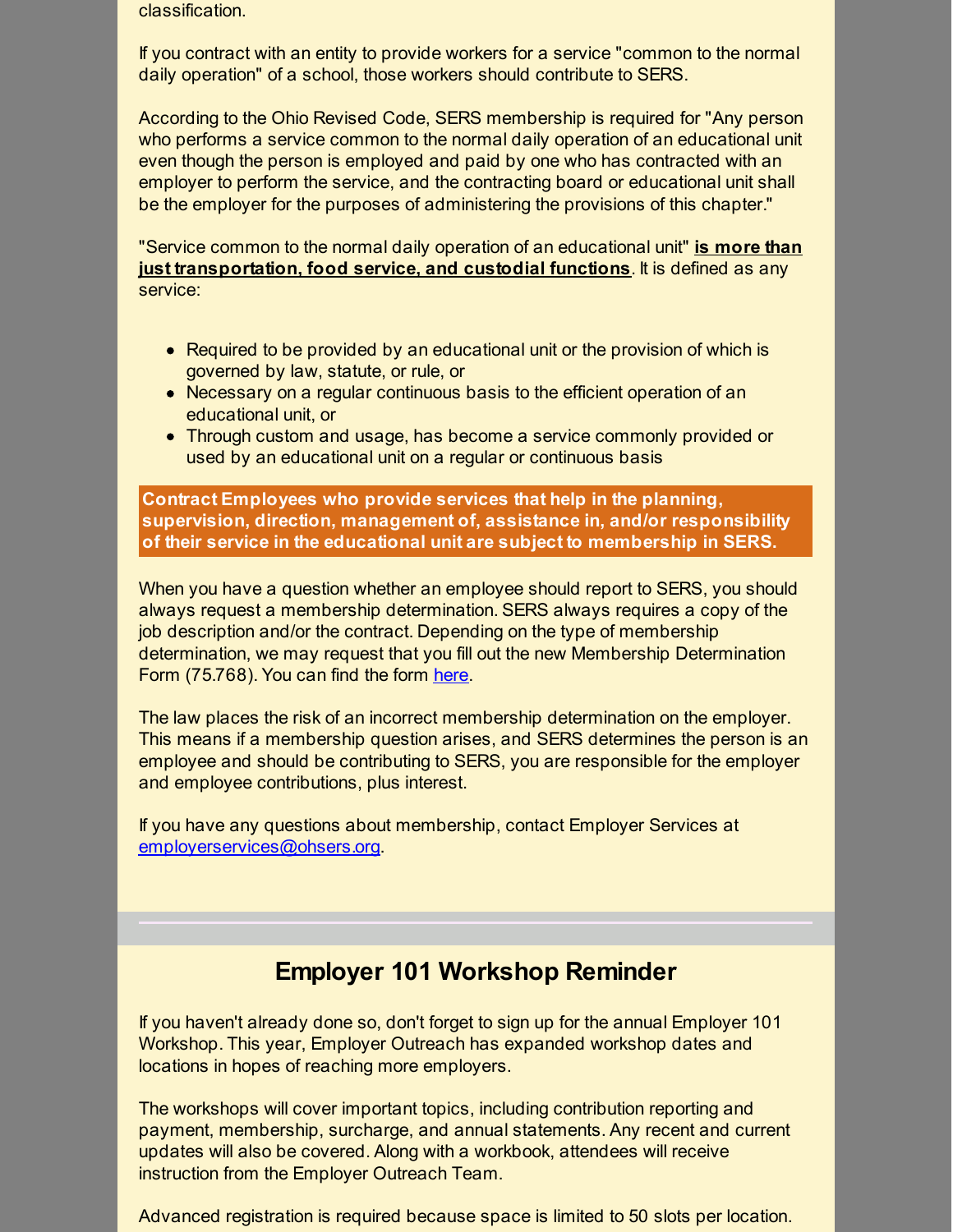To ensure a spot at your desired workshop location, please register at least two weeks in advance.

If you missed the Special Notice announcing the workshops, you will be able to register electronically from the embedded location links contained in the notice by [clicking](http://r20.rs6.net/tn.jsp?f=001BHyOvUG8k17RBuEQGbfS0GqZ_ji9ZKkUGyyKYygInJRJtp5pFN7JrQQ9O37uX1slWx7zCMCVGna2Aj2T4UdKJStJlbYsAUlyFsaSml3v8i1bza3r1ip99JP0nzjqlltbS_wmH6MgN5JmHeEGLek_bIqrA9ppJ9dG7ikkZppa8RT6s5l7XciasCk_-ChAHhZqZD77Jp-2t3Q=&c=&ch=) here.

If you have more questions, please call Employer Services toll-free at 877-213-0861 or email us at [employerservices@ohsers.org.](mailto:employerservices@ohsers.org)

# **New Web Video: Final Certification Form**

With retirement season in full swing, Employer Services has created a web video on how to fill out the Employer's Final Certification Form for Service Retirement and Survivor Benefits.



This quick video will walk you through each section of the form. You will learn how to complete the form as well as why SERS needs this information. It also will answer many frequently asked questions.

You can watch the video [here](http://r20.rs6.net/tn.jsp?f=001BHyOvUG8k17RBuEQGbfS0GqZ_ji9ZKkUGyyKYygInJRJtp5pFN7JrQQ9O37uX1slVFuEUeRCZCq_NmISBFBfbt8MEtYPXk9RvqfPAjLD95J2d_fCYEH5uOPZNjmWkgX0C20QRg3VazudV4GXhj4ebnmJVnu59g9gI_wyhjFPqxLbw3EikXUXE-PXDCCdBJShjDHwzFfhVcM=&c=&ch=).

# **New: Employer Fact Sheets**

We understand that our employers are extremely busy, and it's hard for you to find time to read our handbooks and guides cover-to-cover. With that in mind, we created the Employer Fact Sheet series.

These handy fact sheets contain information on our most popular topics, including:

- **[Employer](http://r20.rs6.net/tn.jsp?f=001BHyOvUG8k17RBuEQGbfS0GqZ_ji9ZKkUGyyKYygInJRJtp5pFN7JrTBcKsBgjjnwUfe8EvODJ7xoOwAdSNm59UMEc75Elb9dpqt_AJfK0pwOny9Gx1C1bumj8ij_pjWTK5tVRZ2ySitCWXCSC_5vg6sLxsgWhrsSiAXbUym_-pT2JbVtMKcQjR2TDmvxP4klARiLPkxG2Y4=&c=&ch=) Life Cycle**
- **[Employer](http://r20.rs6.net/tn.jsp?f=001BHyOvUG8k17RBuEQGbfS0GqZ_ji9ZKkUGyyKYygInJRJtp5pFN7JrTBcKsBgjjnw_Dm2879XuzgNU_yoTy3CSo9Eu2tChh_PRTSKb7lLjuDOqq4oa3JcctL-g2chA5GTegcaWB7e8czfFvJ97KLYypm1mGhxasdENPa7M0VgX-LdDNRWBO9-5AsUvrSPKsCV&c=&ch=) Checklist**
- [Reemployment](http://r20.rs6.net/tn.jsp?f=001BHyOvUG8k17RBuEQGbfS0GqZ_ji9ZKkUGyyKYygInJRJtp5pFN7JrTBcKsBgjjnwjSn-V41jyPRSqovW1DMbLPumSIx56JI-YFEdJ1SNB2OQgxbiNEGxqkkHHIB5wFhp1o3FSMazjIBx8j4ktPndGh173t7CYBEDDTYw6Sf-kVB5052upFeH_mgQN3eCvjIxap1Nw_gUWwo=&c=&ch=) and Health Care Eligibility
- School Board [Members](http://r20.rs6.net/tn.jsp?f=001BHyOvUG8k17RBuEQGbfS0GqZ_ji9ZKkUGyyKYygInJRJtp5pFN7JrTqTtHHf3667hQx2X1_RXNTYff6g2ezQGst_59j_DhH8Q0OufL6_UyevgWNNXdkWVQhCz_xMVy6tSzwpecsQwRdDeEhn5UkXYTKbQZgyheXDNUIItWMIZpfNQBEC-DD5teXbxQlXVSjuS10mA6OwUPk=&c=&ch=)

### **Coming Soon**:

- Membership
- Compensation
- Pick-Up

You can access all available fact sheets [here](http://r20.rs6.net/tn.jsp?f=001BHyOvUG8k17RBuEQGbfS0GqZ_ji9ZKkUGyyKYygInJRJtp5pFN7Jrbdyx3RKgXfjVT4mrX9SmnYuwxBfG9vZSqTlwEXd3WN1M90R94rOwzw-wn_doMuWDQAhHcOpiWgcDjYyJhuoCNobol0795KQIJ7vzoQ6VmwhEv6KY8lotWo1EfMguZPYJFrfQ6TCf77BxE08zswgItA=&c=&ch=).

## **Summer Reporting for Days and Hours**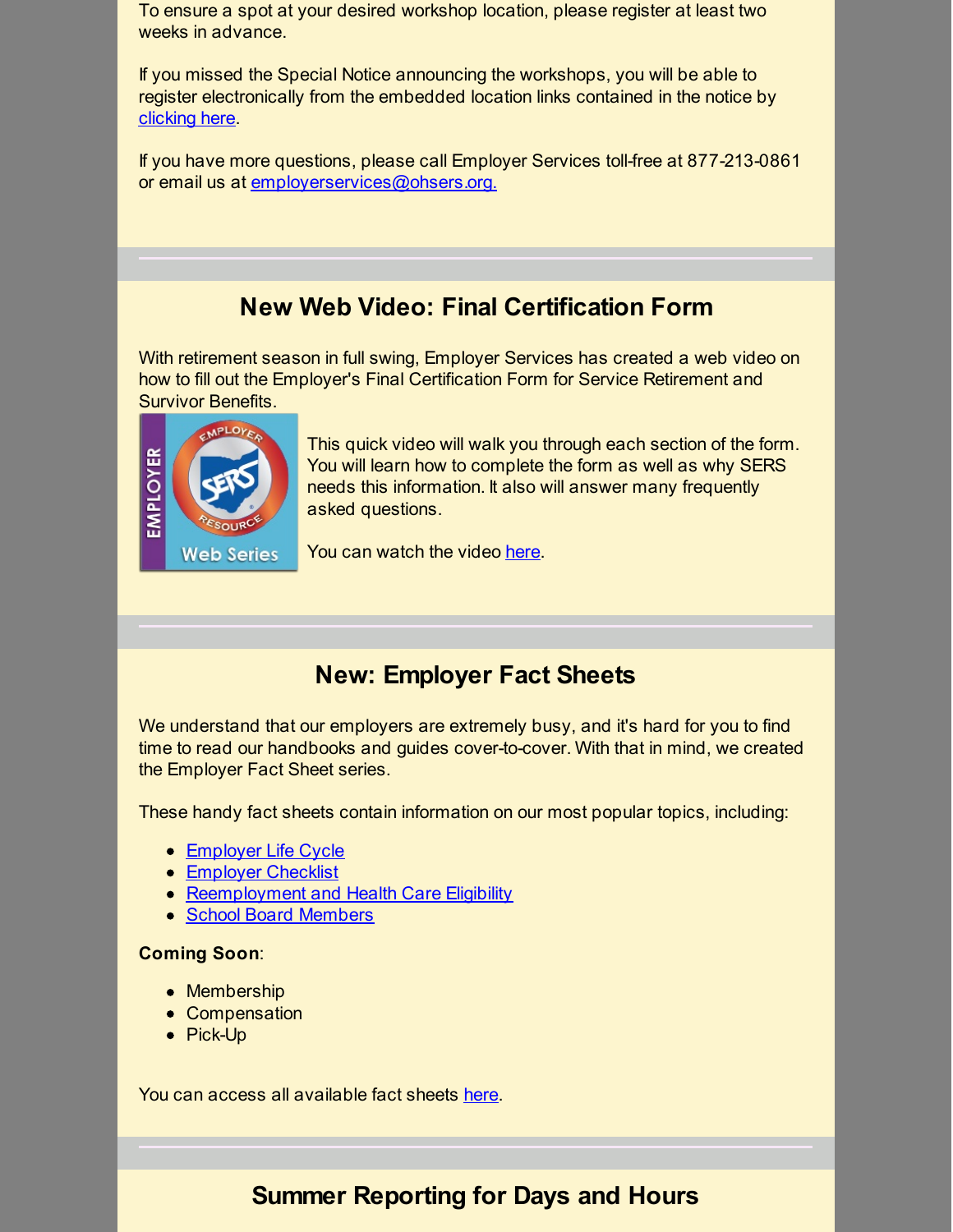Please remember that you are not required to report days and hours for your summer stretch-pay employees.

However, if stretch-pay employees work extra time on top of their contract, you need to report those days and hours.

If you have regular summer employees, report days and hours with their regular contributions.

# **Benefits of ACH Debit**

ACH Debit is the fastest and most efficient way to submit your payments to SERS. ACH Debit allows SERS to automatically withdraw your payment from your designated bank accounts.

To submit an ACH Debit, the user sets up the payment with the Payment Remittance Form Application on *e*SERS, and then the employer can simply submit the payment and the Payment Remittance Form in one, easy step.

**ACH Debit is the preferred method of payment.**

When submitting an ACH Debit, please make sure you select ACH Debit rather than ACH Credit. ACH Credit payments are payments you initiate through your bank, and the bank sends the payment to SERS.

**Make sure you select the correct ACH method in eSERS.**

## **Surcharge: An Introduction**

No need to cram for an end-of-the-year final on surcharge. We have compiled everything you ever wanted to know about the surcharge, and surcharge-related issues, into the list below; keep it nearby as a reference when performing your duties.

### **Surcharge:**

- Is an additional employer charge used exclusively to fund health care
- Is calculated at 14% of the difference between an employee's annual compensation and the minimum compensation amount
- Is limited to 2% of each district's total qualified SERS payroll
- Has a statewide limit of 1.5% of SERS' eligible compensation
- Applies to SERS members reported during the fiscal year, except reemployed retirees and those who have died prior to July 1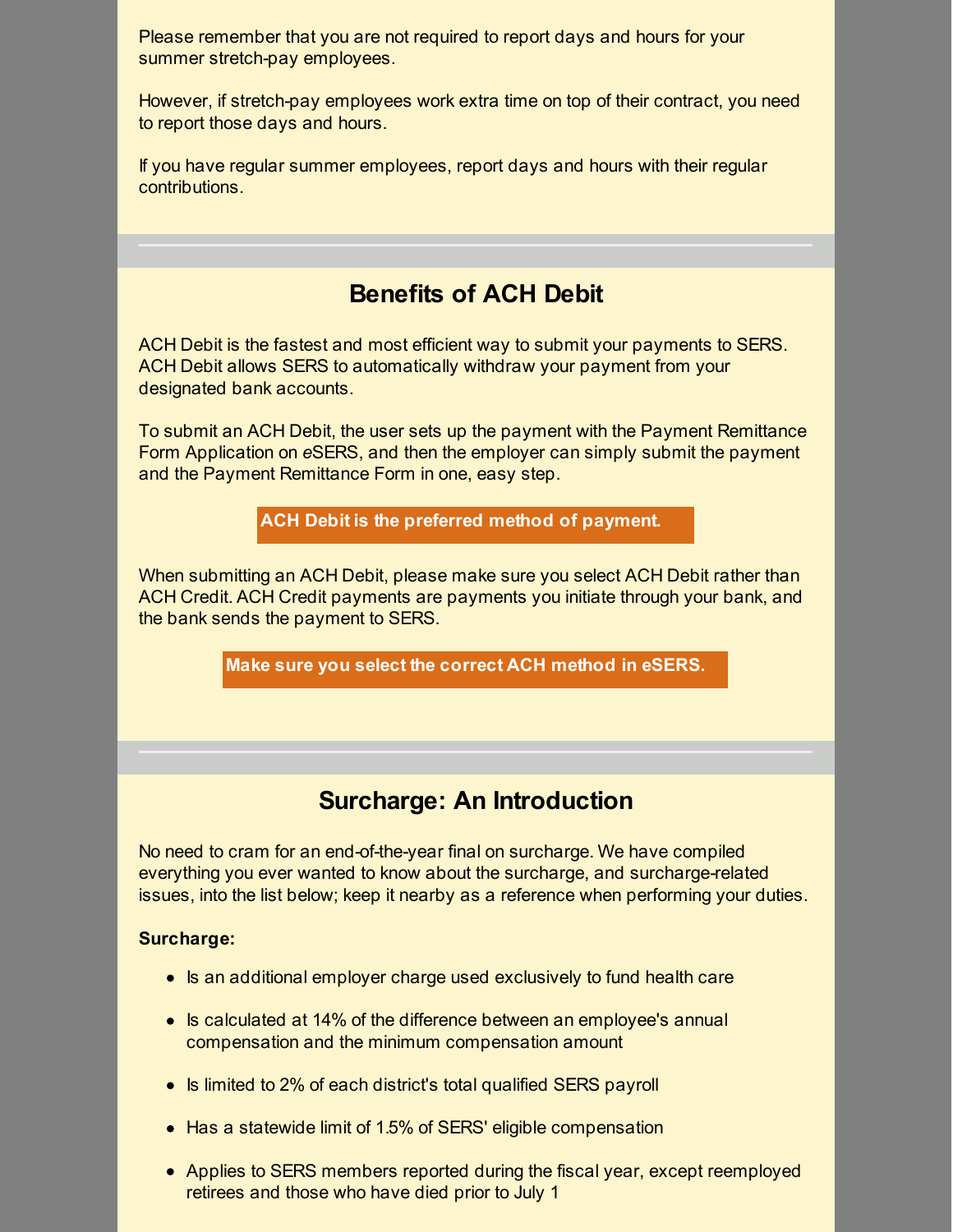• Payments are subject to penalties if submitted after due dates

#### **Minimum Compensation:**

- Is determined annually by the System's actuaries
- $\cdot$  Is \$23,000 for fiscal year 2016

#### **How to Report Exemptions:**

For reemployed retirees or members who have passed away during the fiscal year, email their names and the last four digits of their Social Security numbers to Employer Services at [employerservices@ohsers.org](mailto:employerservices@ohsers.org).

#### **Foundation Program and Surcharge:**

- If your district is participating in the Foundation Program, you can have your surcharge deducted as part of the overall SERS employer charges
- Community Schools pay through the Foundation
- If not paying through the Foundation, surcharge is due within 30 days of the Final Surcharge Report's availability on *e*SERS
- Payment due date is September 21

**To find out if SERS is collecting for your 2016 surcharge, please check your Foundation Deduction letter for FY2017. The letters have been uploaded onto eSERS. If SERS is collecting for your surcharge through the Foundation, please do NOT mail a payment to SERS. We pull those payments from your Foundation account.**

### **Get Down to Business with Employer Statement Basics**

Your Employer Statement:

- $\bullet$  Is available August 22
- Recaps the year
- Breaks down information into employee and employer activities
- Shows the employer overpayment or underpayment
- Cannot be paid through the Foundation Program

### **Employee Activities:**

- Are contained in the "Employee Activity" box
- Include data from Contribution Detail Reports

**Employer Activities:**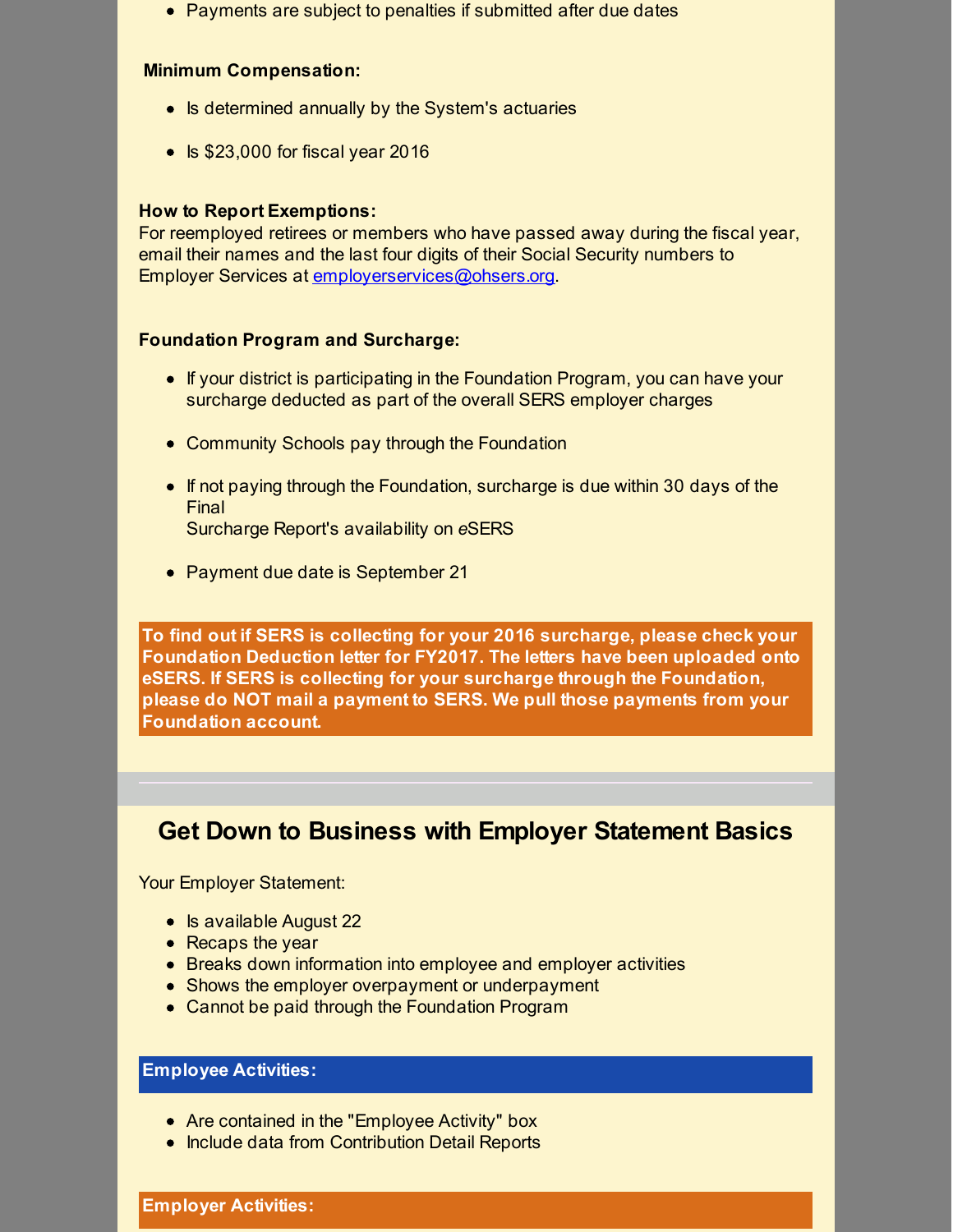- Are contained in the "Employer Activity" box
- Include your calculated charge, payments, surcharge, and balances

#### **Overpayment and Underpayment:**

- Overpayments and underpayments are located at the bottom of the statement.
- If the figure is marked as "Amount due to District," payment is refunded to the employer within 30 days of the statement date, which is September 21.
- If "Amount due to District" is \$50 or less, credit rolls forward into the next fiscal year, unless you email a request for a refund to [employerservices@ohsers.org](mailto:employerservices@ohsers.org).
- If the figure is marked as "Amount due to SERS," payment is due within 30 days of the statement date, which is September 21.
- If "Amount due to SERS" is \$50 or less, amount rolls into the next fiscal year.
- Payments received after due dates are subject to penalties.

## **GASB 68 Contact Information**

The Governmental Accounting Standards Board (GASB) has the authority to establish standards of accounting and reporting for state and local governmental entities. GASB 68, Accounting and Financial Reporting for Pensions, addresses the accounting and financial reporting requirements for pension expense and unfunded pensions liabilities.

For further information on GASB 68, please visit the SERS website at [https://www.ohsers.org/gasb-67-and-68](http://r20.rs6.net/tn.jsp?f=001BHyOvUG8k17RBuEQGbfS0GqZ_ji9ZKkUGyyKYygInJRJtp5pFN7JrWUinD8-PE6k54wvDk2WcavYygmUjHTRKjPppZef0uhTmrw3-tBTjanl4L8ZFUyrcWMNZr6JHxkoHgCco_B10BT72qTrzWHShZ-rpbMHL85BEm4pbMi0eajeNFHbGHmN_Y1n_YqekJL5&c=&ch=)

If you have any questions, please call 614-340-1823 or email [SERSGASBreports@ohsers.org](mailto:SERSGASBreports@ohsers.org).

## **Prepare Your Employees for Retirement**

Our Member Services Department regularly receives questions from school employees regarding severance packages and notifications of retirement. Because every district is different, please be sure to talk to your employees about your district's severance packages and retirement notice policies.

**Severance: Unused vacation and unused sick time that is NOT reported to SERS**

## **Pension Reform**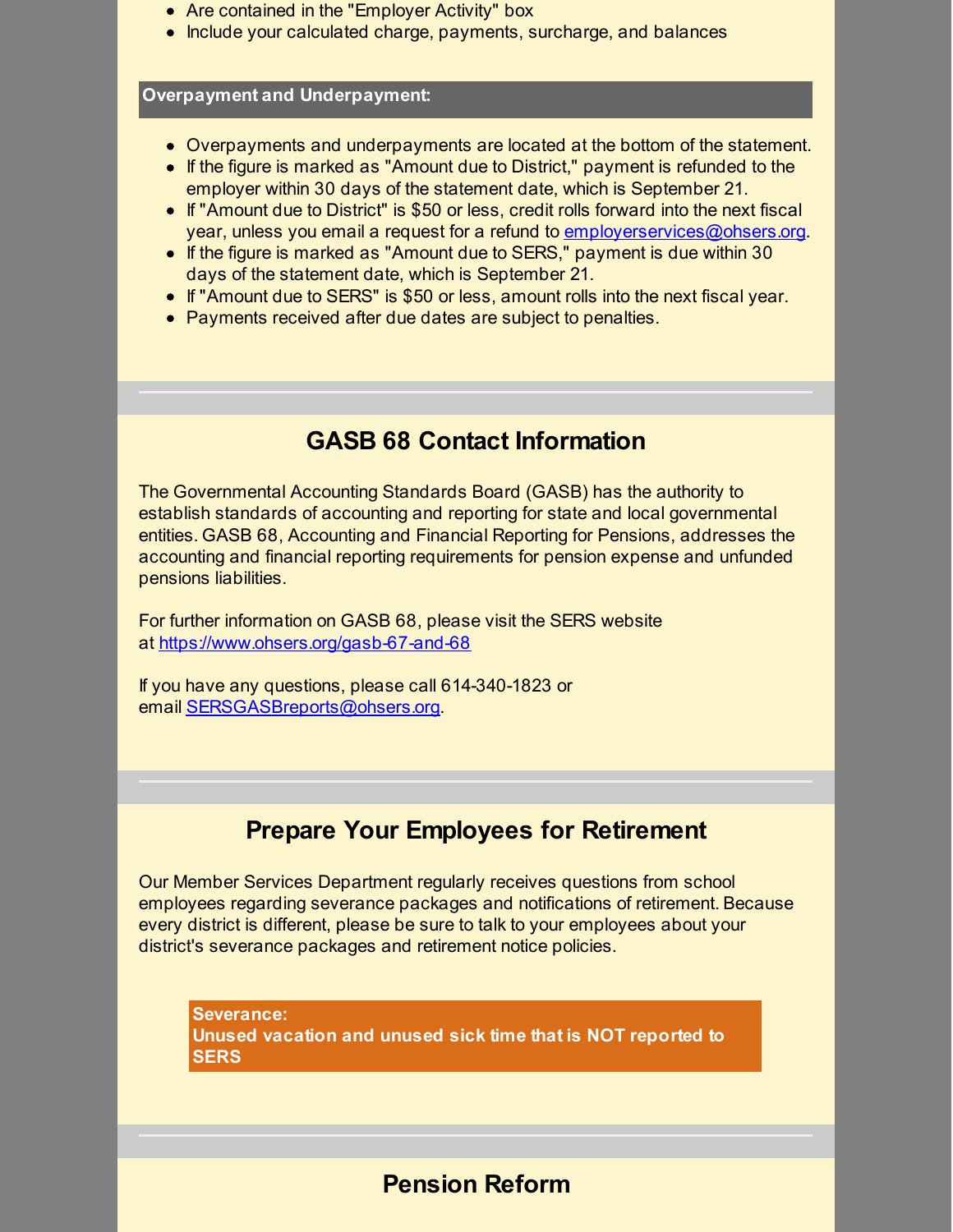Pension reform discussions aimed at achieving 90% funded status for SERS' pension fund continue. While no decisions have been made, the Board has asked SERS' actuary to assess the impact of several different cost of living adjustment (COLA) changes on the System's funded status, and their effects on members and retirees. Since 1970, SERS has adjusted the COLA nine times, depending on the prevalent economic conditions.

We will let you know once a decision has been reached.

## **New Look for Employer Services**



Employer Services is evolving with you. Because we are your source for information, assistance, and answers regarding your employer duties, we want to make sure you know who we are. In this issue of the Employer Bulletin, we are unveiling our new logo. Look for it at the top of all our electronic publications, and use it to help identify materials, resources, and communications that come from us, your Employer Services. We are here to serve you.

## **Candidate Chosen for Open Employee-Member Seat**

In accordance with the rules of a Special Board Election, James Haller was chosen to fill the open employee-member Board seat.

Haller is a custodial/maintenance worker at Lima City Schools. He has served the school district for nearly three decades. He



also has been a member of the Ohio Association of Public School Employees for 27 years, and currently serves as chairman of the organization's Budget Committee. In addition, he has served as vice president representing Allen County for the Northwest Ohio Central Labor Council.

Haller is a graduate of Lima Technical College.

The term for this seat runs from April 21, 2016, to June 30, 2017.

## **Three Months at a Glance**